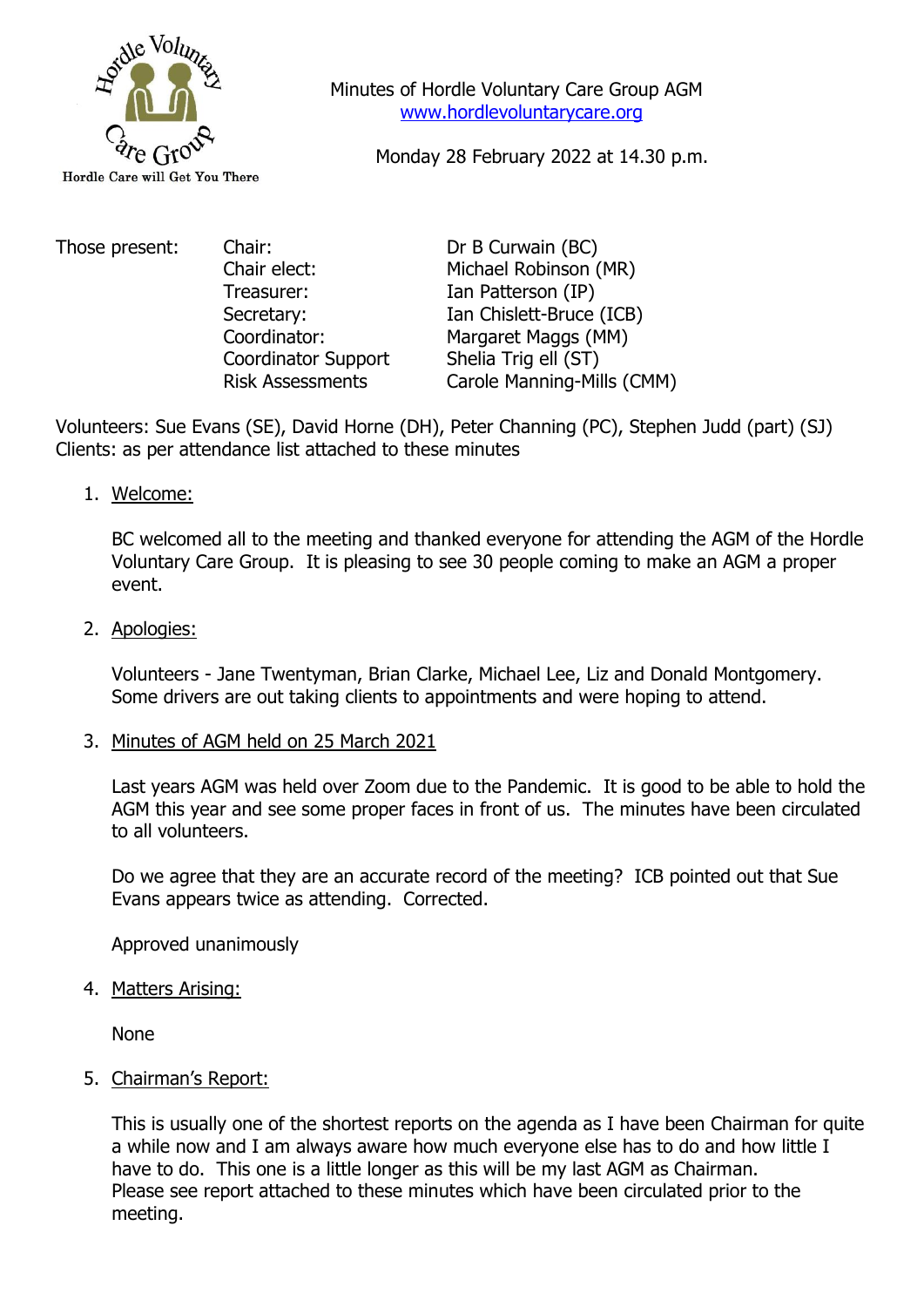There were no questions for the Chairman.

6. Treasurer's Report:

Copies of the accounts have been circulated prior to the meeting and copies were on the tables for information. The accounts have been seen by our independent inspector and approved by the committee.

The report and accounts are attached to these minutes.

There were no questions to the Treasurer. Adopted unanimously

## 7. Appointment of Inspector for the accounts

Andy Pitt-Pladdy has kindly offered to examine the accounts again for us in 2022

Unanimously agreed

8. Secretary's Report:

The report has been circulated before the meeting to all volunteers and are attached to these minutes.

There were no questions to the Secretary.

9. Election of Officers

No nominations have been received. The following officers were willing to stand: Treasurer: Ian Patterson Secretary: Ian Chislett-Bruce.

BC proposed that we leave the election of the Chairman at this point and elect the other officers.

Proposed by Peter Channing, seconded by Sue Evans Agreed unanimously.

BC at this point introduced Michael Robinson to the meeting as the potential new Chairman. MR gave a few words to the meeting about his involvement in this area and particularly with Lymington Hospital Radio. He has been impressed with the work undertaken by the Group and is pleased to put himself forward as the new Chairperson.

There was no question.

Brian Curwain proposed Michael Robinson as the new Chairman and this was seconded by Ian Chislett-Bruce.

Approved unanimously.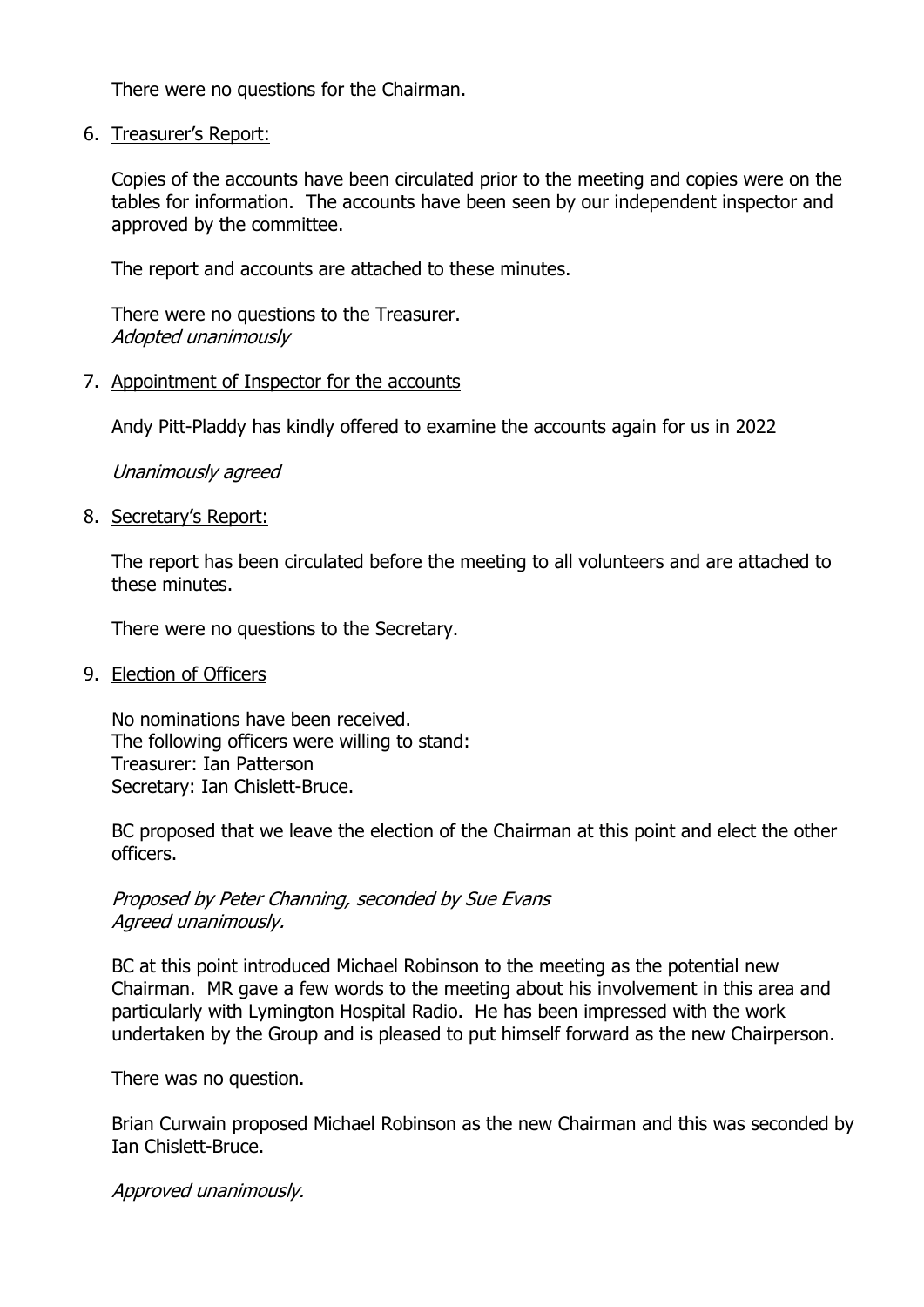# 10.Appointment of Committee Representatives.

Margaret Maggs, Sheila Trigell and Carole Manning-Mills were willing to continue in their current roles.

## All agreed.

Ian Chislett-Bruce presented a gift to Brian on behalf of all the volunteers in recognition of the time he had spent as Chair of the group. Brian responded by saying it had been a pleasure to be involved and knew he was leaving the group in good hands.

## 11.Proposed name change

Michael Robinson took the chair for the remainder of the meeting and he commenced by saying the need for a proposed name change to Hordle Volunteer Driver Group is quite clear as when he informed his daughter that he was standing as Chair for the Hordle Voluntary Care Group she thought about it and a few days later she said, 'Good luck with the care home job.' It's a group that should be given a name that people understand.

Ian Chislett-Bruce displayed a copy of the new draft leaflet with the new logo which includes the outline of a green car with the silhouette of two people in the front and a red cross on the bonnet of the car. This has been seen by all the volunteers and there have been no comments objecting to it.

There were no questions to the Chairman.

Proposed by David Horne seconded by Sheila Trigell Approved unanimously

Break for refreshments

## 12.Open Forum

The Chairman opened the session. David Horne advised drivers of the road work signs at The Royal South Hants Hospital and to follow the normal route to the entrance. The second point he raised was the costs he had incurred as a result of calling the 0845 number on his mobile. This is due to the mobile network providers classing it as a premium business number and increasing the charge per minute. Having raised this issue this morning, Ian Chislett-Bruce contacted our telephone supplier and there is the option of a 03 number that will incur local call rates and is usually included on any time call packages and mobile inclusive call minutes. The committee will look into this and hopefully include the change when we publicise the name change.

A client raised the issue of whether 50p a mile was sufficient for the service provided. Ian Chislett-Bruce advised that the figure was set by HMRC and if we charged over that figure volunteers would have to declare this to HMRC. The figure of 45p a mile has been in place for 12 years but there is no indication that this is going to change in the near future.

Another client, Gordon Blain then expressed his sincere thanks to Margaret and Stephen for their help in getting to hospital for a lot of appointments recently. He said without their help he would have been a nervous wreck. They do a wonderful job. This is a most heart